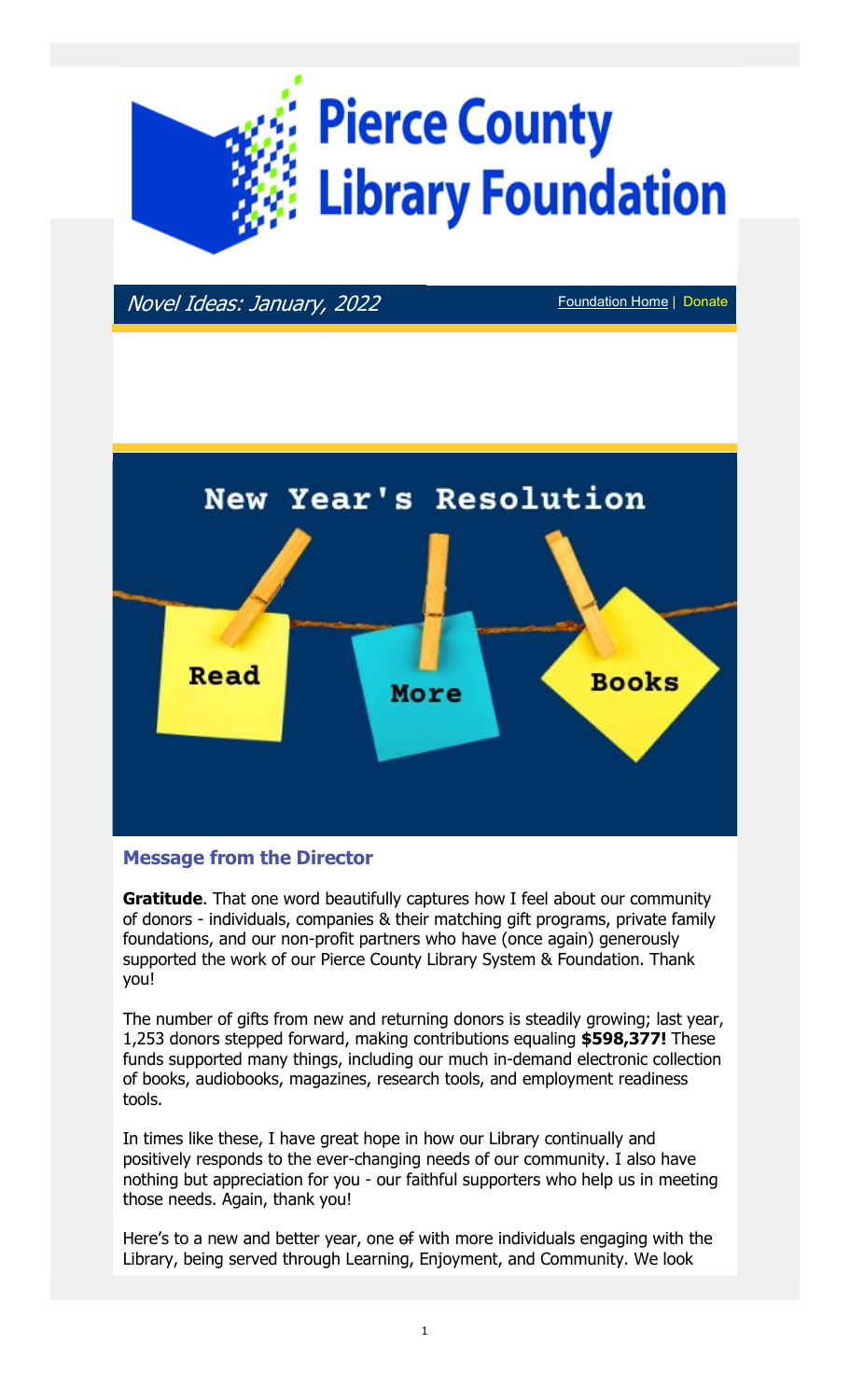forward to being in touch with you throughout 2022, and encourage you to connect with us to share your stories of why you love your library.

Read lande Dean Carrell<br>Foundation Director

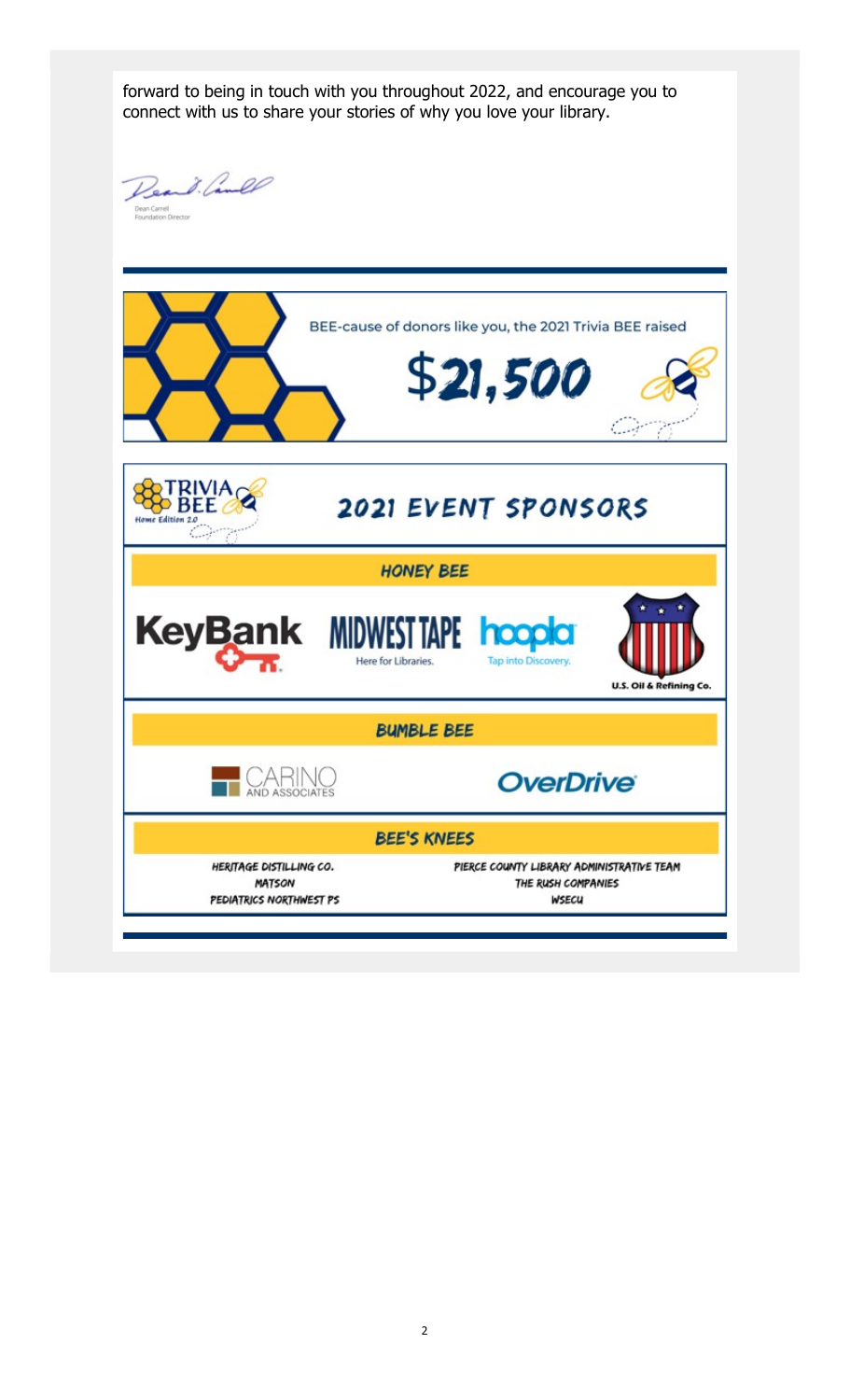

# Our Own Expressions Teen Writing & Art Contest

Investments from Foundation donors like you make one-of-a-kind community programs like Our Own Expressions possible. Now in its 26th year, the contest provides an opportunity for teens throughout Pierce County (grades 7-12) to display their creativity through writing, photography, and drawing. In 2021, more than 700 teens submitted entries!

Know an artistic teen? Contest entries can be submitted Jan. 14 - Feb. 28

### Learn More >

Left: Baby Leo by Iris Rogel, 2021 First Place Winner



# How can the Library help you get the job you want?

Did you know now is the best time of year to look for a new job? January and February are the most popular hiring months.

Whether you're looking for your first job, next promotion, or to start a new career, the online Job + Business Center is a one-stop-shop for resume help, interview tips, and skills training tools.

It would normally cost hundreds of dollars for someone to buy all of these tools on their own. With support from the Pierce County Library Foundation, your Library card unlocks it for free!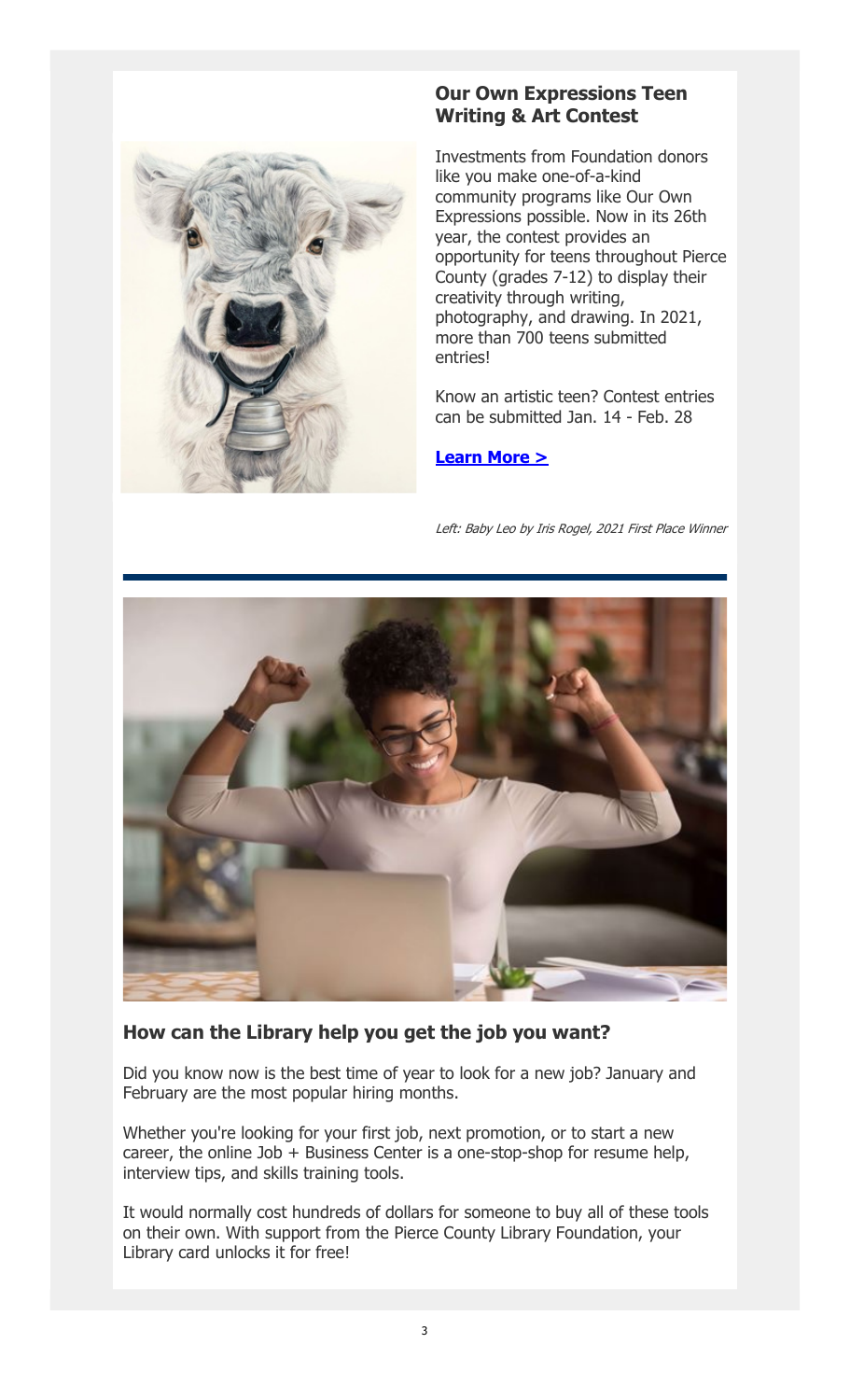Tuesdays (between 11 a.m. and 2 p.m.) are also the best day of the week to look for a job, when recruiters tend to post new positions. Tuesdays are also the day that most people are interviewed - and hired!

# Learn More >



Make your gift go further - Become a Subscriber!

Easy - and convenient - recurring donations of any size maximize the impact of your donation, providing a steady stream of funding to support the Library!

Customize your giving - make a gift of any amount and select the schedule that works for you (weekly, every two weeks, monthly, or quarterly).

Become A Subscriber!